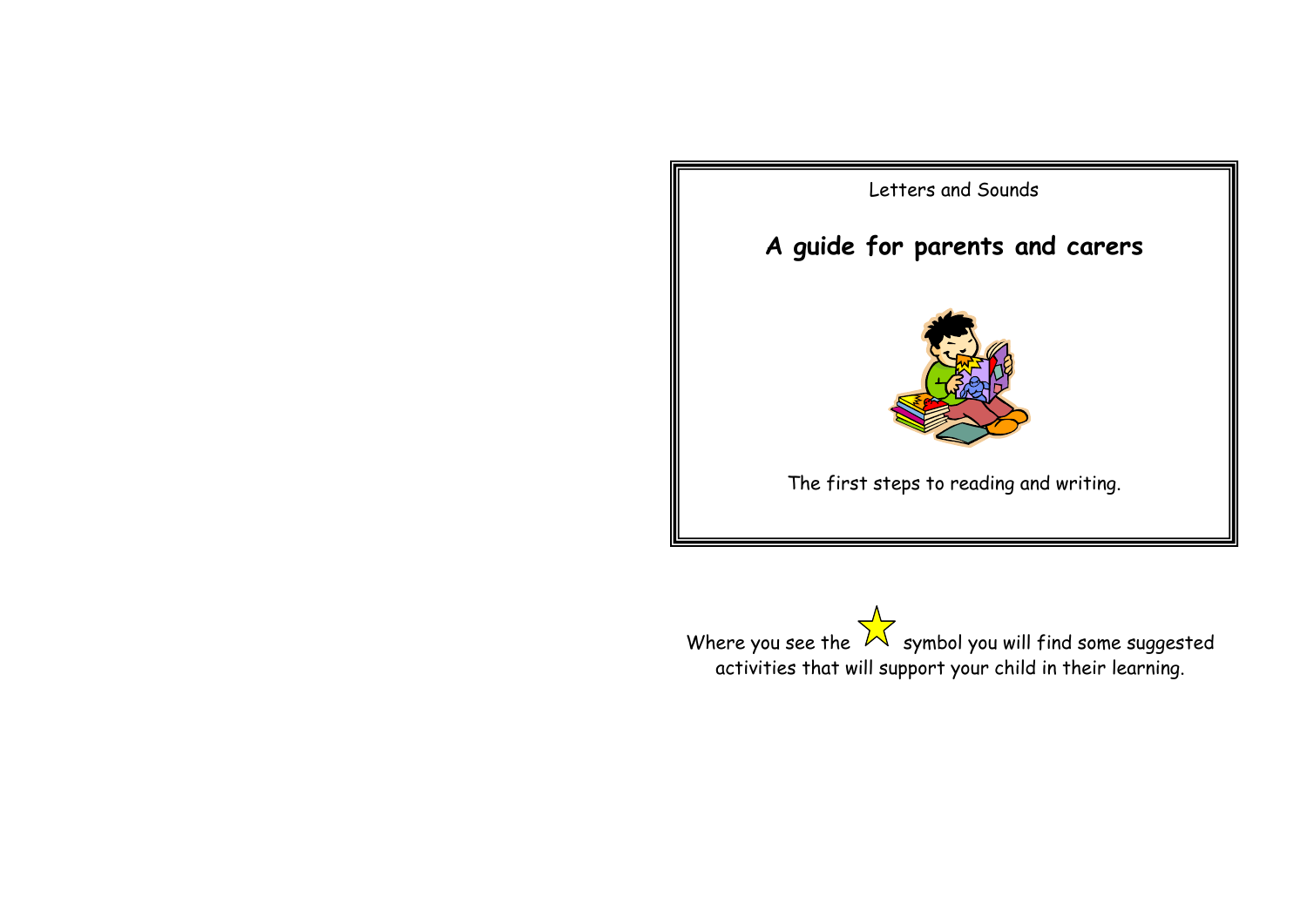#### **Introduction**

Children learn a great deal from other people. As parents and carers you are your child's first teachers. You have a powerful influence on your child's early learning.

From a very early age your child will need to experience a wide range of activities and experiences (for example, singing and saying rhymes, making and listening to music, listening to them and joining in conversations, painting and pretend play) to develop their early reading and writing skills. These activities will help your child take the first important steps towards reading and writing.

A phonics teaching programme called Letters and Sounds is used to support the teaching of Language and Literacy in settings and schools.

The children learn through lots of play and activities and are encouraged to use their increasing phonics knowledge in freely chosen activities.

If you can be involved in helping your child, we know it can make a big difference to your child's learning.

This booklet will give further information about the Letters and Sounds programme and the best ways to support your child's learning at home.

#### www.talktoyourbaby.org.uk

Lots of information for parents and carers of babies and young children and suggestions for activities, features, DVD-roms, books and events that are both useful and fun. You can have their free newsletter emailed to you directly.

#### www.ican.org.uk

Lots of information for parents and teachers on the importance of speaking and listening skills for young children's development. Although it is aimed at early communication development, there is a lot of very useful information and material, such as *Chatter Matters*, that can be downloaded from the website; some free materials can be ordered.

#### www.wordsforlife.org.uk

Includes tips for getting boys to read and songs and rhymes for sharing with young children.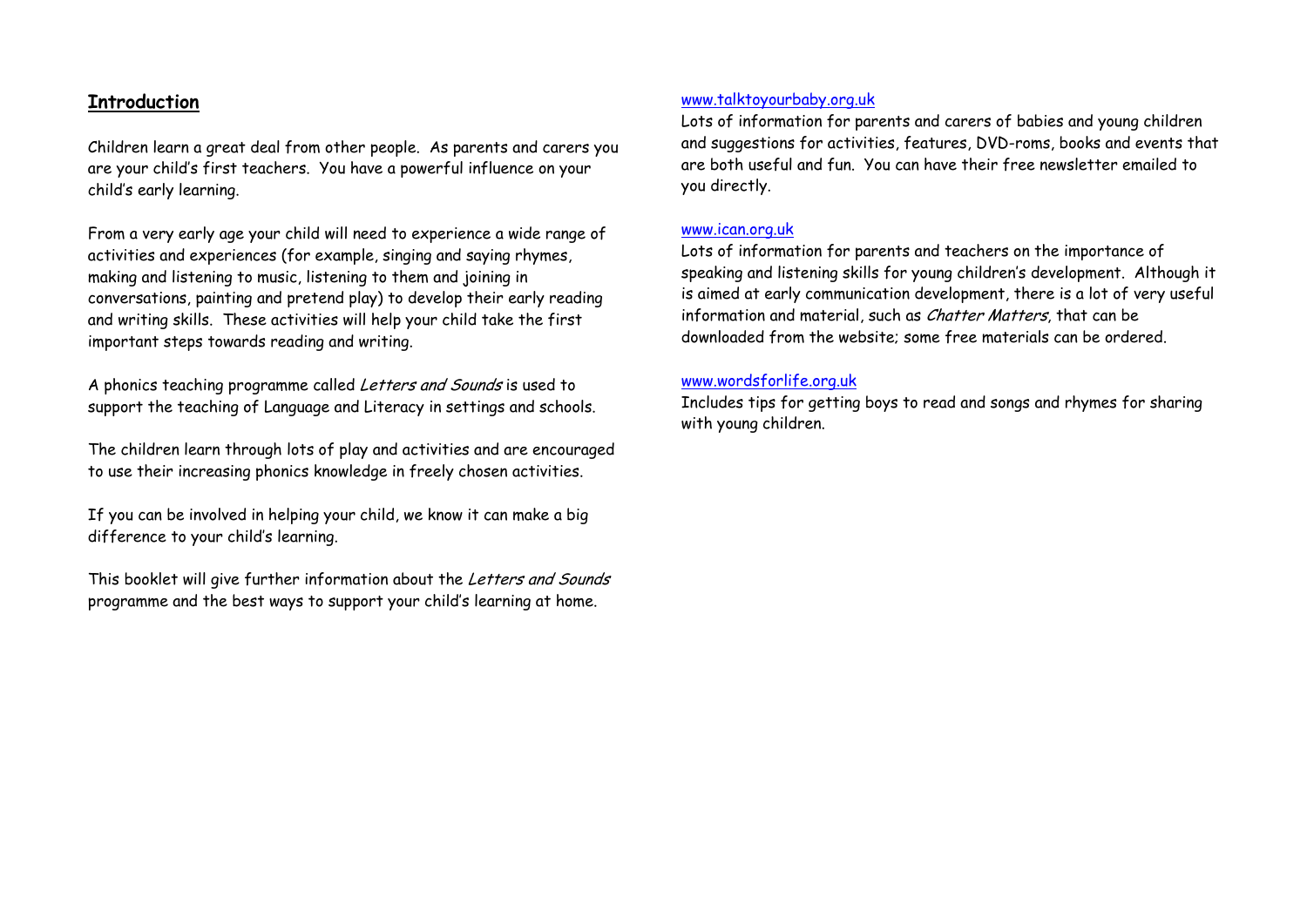#### **Useful websites and leaflets for more information**

www.parentscentre.gov.uk/foragegroup/3to5years/readandwritetogether Really good ideas about how you can enjoy sharing books with your child and tells you a bit more about phonics.

#### www.parentscentre.gov.uk/foragegroup/5to7years/alittlereadinggoesalon gway

Ideas about how to help you child as they are learning to read.

#### www.read-count.org/index.asp

A website for you and your child to explore together. It will give you some ideas about reading with your child and online games for young children to play, both with you and on their own. It also has ideas for games to play away from the computer.

#### www.basic-skills.co.uk

The Basic Skills website will keep you updated on a range of literacy developments.

#### www.bookstart.co.uk

Provides information about the national Bookstart scheme and the Bookstart packs that your child will receive as a baby, a toddler and at age three to four. It also gives information about sharing books with your child. You can find out about Bookstart events in your area, which you can attend with your child.

# **Learning to read and writing in the Early Years Foundation Stage**

#### **Children's spoken language supports reading and writing**

From a very early stage, children develop an awareness of the different sounds in our spoken language. They learn to use their voices to make contact with you and to let people know what they need and how they are feeling. As parents and carers, you best understand your baby or young child's communications; you are key people in helping them develop their speaking and listening skills.

Children need lots of opportunities to talk with others as they develop and practise their speaking and listening skills. This helps to build their confidence and improves their ability to communicate with other people. This is a really important aspect of learning to socialise and will help your child feel confident when the time comes to make friends.

In order to make a good start in reading and writing, children need an adult to talk to and listen to them.

Everyday activities such as preparing meals, tidying up, putting shopping away and getting ready to go out, offer you chances to talk to your child, explaining what you are doing. They hear the way language is put together into sentences for a purpose.

Books are a rich source of new words for your child – words you would not use in everyday conversations appear in books. Children need to have a wide stock of words (**vocabulary**) to understand the meaning of books, so read aloud and share books as often as you can. They will enjoy it and it will be useful to them when they come across these words in their own reading later on.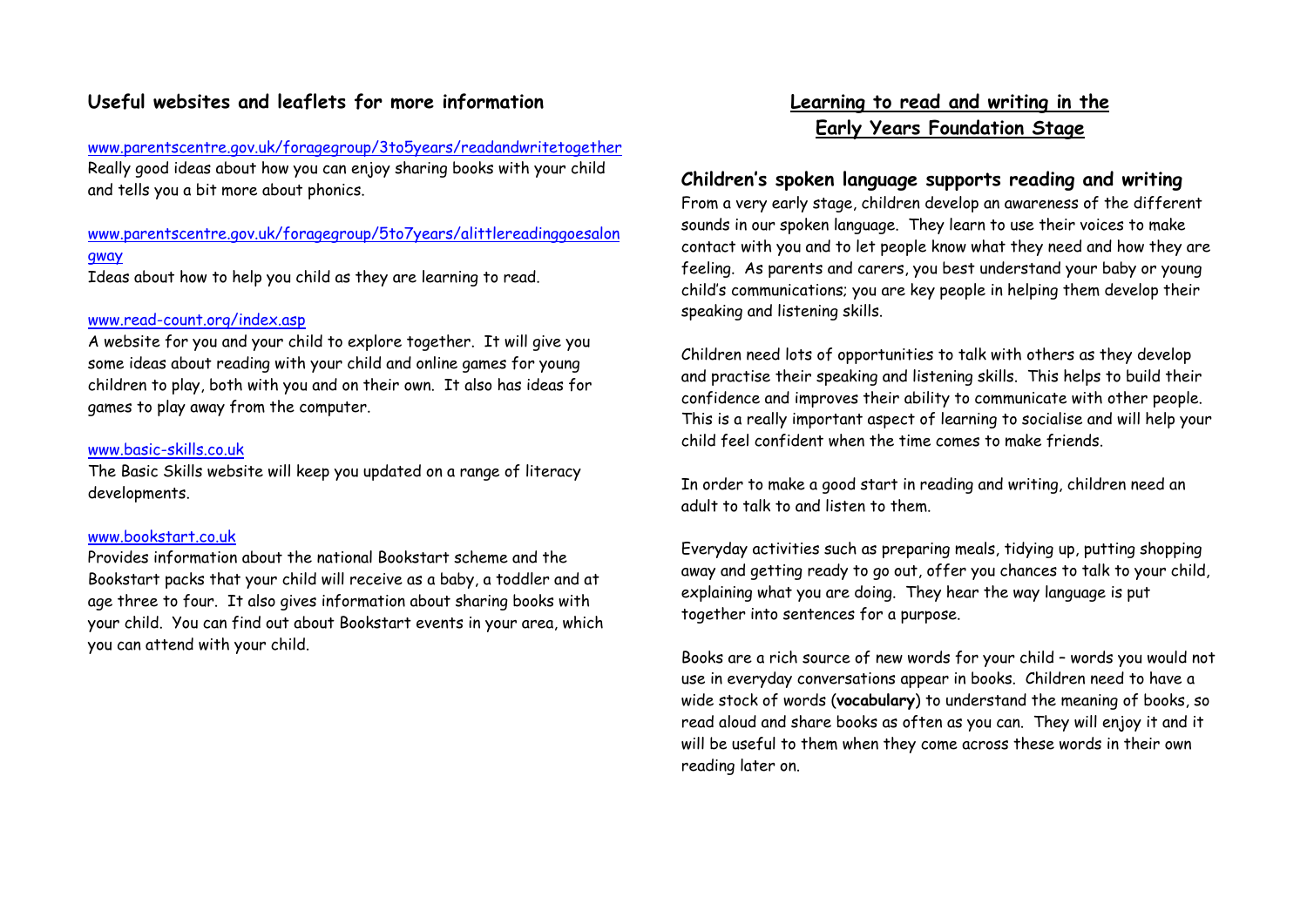

# **Ways to support your children at home: talking and listening.**

- ⋗ **Make time to listen to you child talking** – as you meet them from their setting or school, as you walk or travel home by car, in the supermarket as you shop, at meal times, bath times, bedtimes … any time!
- ⋗ **Switch off the TV, radio and mobile phones** – and really listen!
- ⋗ **Show that you are interested in what they are talking about** – look at your child, smile, nod your head, ask a question or make a response to show that you really have been listening.
- **Make a collection of different toy creatures** for example, a duck, a snake, an alien, say the sound it might make as you play together (for example, 'quack-quack', 'sssssss', 'yuk-yuk') and encourage your child to copy you.
- **Listen at home**  switch off the TV and listen to the sounds both inside and outside the home. Can your child tell you what sounds they heard, in the order in which they heard them?
- **Play-a-tune** and follow me! Make or buy some simple shakers, drums and beaters, then play a simple tune and ask your child to copy. Have fun!
- **Use puppets** and toys to make up stories or retell known ones. Record your child telling the story and play it back to them.

# **The importance of speech sounds**

As children grow older they begin to understand more about the sounds of our language and they are able to join in with rhymes, songs and stories by clapping, stamping and skipping. This is an important stage as the children's ears are learning to tune into all the different sounds around them. Playing with sounds and tuning your child's ears into sounds will develop phonological awareness, that is, the ability to discriminate

#### **Useful leaflets and websites**

 **for more information.**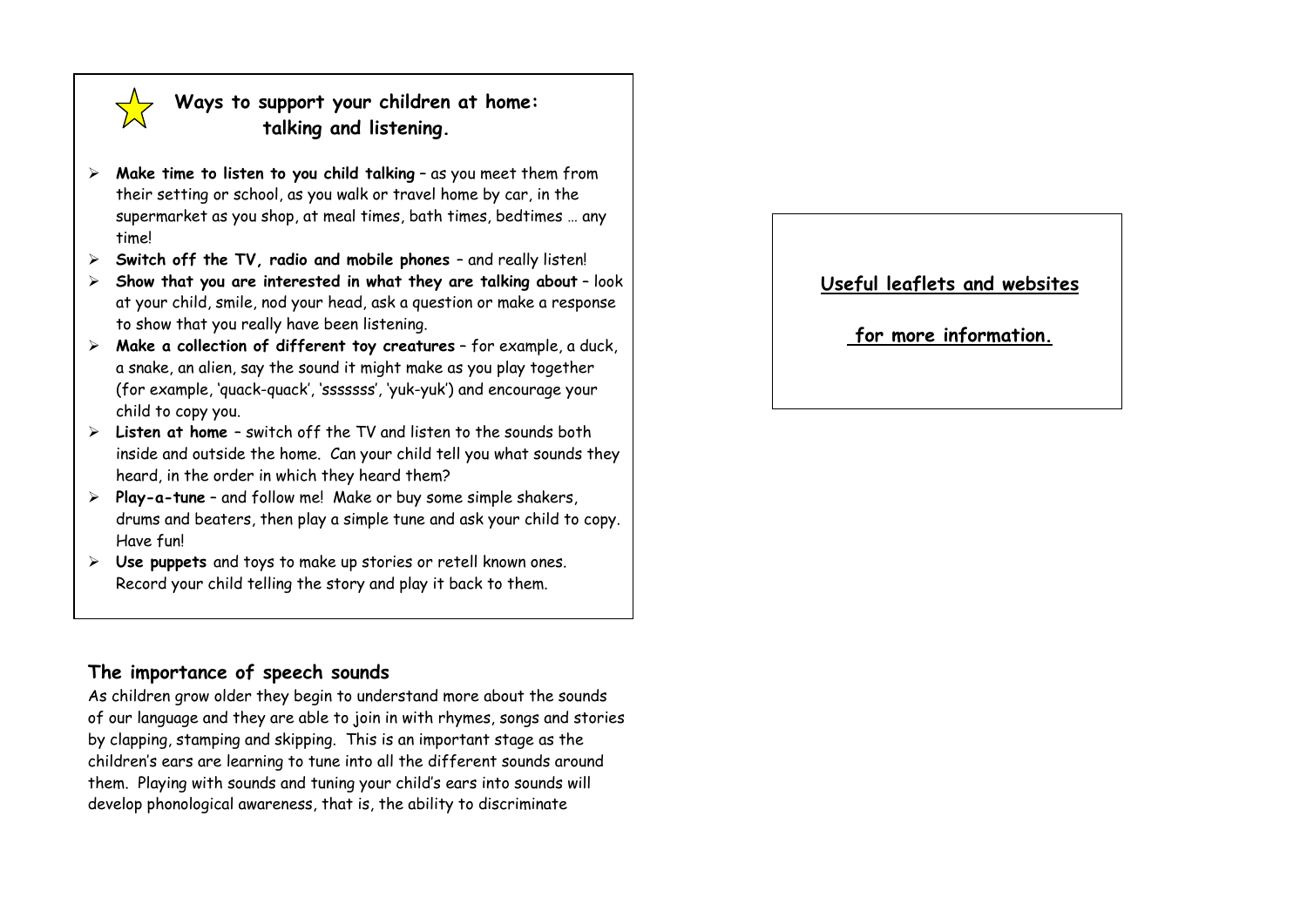- $\triangleright$  Collect a variety of pencils and pens and keep them handy for your child.
- $\triangleright$  Create a special writing bag to keep little writing tools in, for travelling in the car or visiting the doctor's. Change the contents regularly.



**Ways to support your children at home: what to do if your child is reluctant to read or write at home.**

#### **Reading**

- $\triangleright$  Make sure your child sees you reading.
- $\blacktriangleright$  Read **to** your child. Show you like the book. Bring stories to life by using loud, soft, scary voices – let yourself go!
- $\triangleright$  Leave books around the house for your child to dip into.
- Let your child choose what **they** would like to read books, comics, catalogues.
- $\triangleright$  Read favourite books over and over again. Enjoy!

#### **Writing**

- $\triangleright$  Make sure your child sees you writing.
- $\triangleright$  Compose an email together inviting a friend over to tea.
- ➤ Make words together using magnetic letters.
- $\blacktriangleright$  Make up a story together about one of their toys. You write for them, repeating the sentences as you write. When it is complete, they can draw pictures to go with it.
- $\triangleright$  Buy stickers of a favourite film or TV programme and make a book about it.

different sounds. Over time, this will help your child develop an understanding that words are made up of different sounds (**phonemes**) and they will be able to hear the different sounds in a word. Gradually they will learn to match sounds to letters (**graphemes**). This is phonic knowledge. They use this knowledge when they are reading and writing.

You may find it helpful to talk with teachers to find out about how to say the sounds correctly with your child.

# **Ways to support your children at home:**

**sound talk.**

This is a very supportive activity to play with your child.

Try breaking down simple words when you are giving instructions or asking questions, such as

> "Can you find your h-a-t (hat)?" "Where is the c-a-t (cat)?" "Sit on the s-ea-t (seat)." "Eat your f-oo-d (food)."

Find real objects around your home and practise 'sound talk'. First, just let them listen, then see if they will join in, for example, saying:

> "I spy a p-e-g – peg." "I spy a c-u-p – cup." "Simon says – touch your ch-i-n – chin."

It is really important to say the sounds (**phonemes**) aloud, in order, all through the word.

Prior to this, your child should have experienced lots of the environmental, instrumental and body percussion, rhythm and rhyme, alliteration and voice sounds activities to tune in their ears.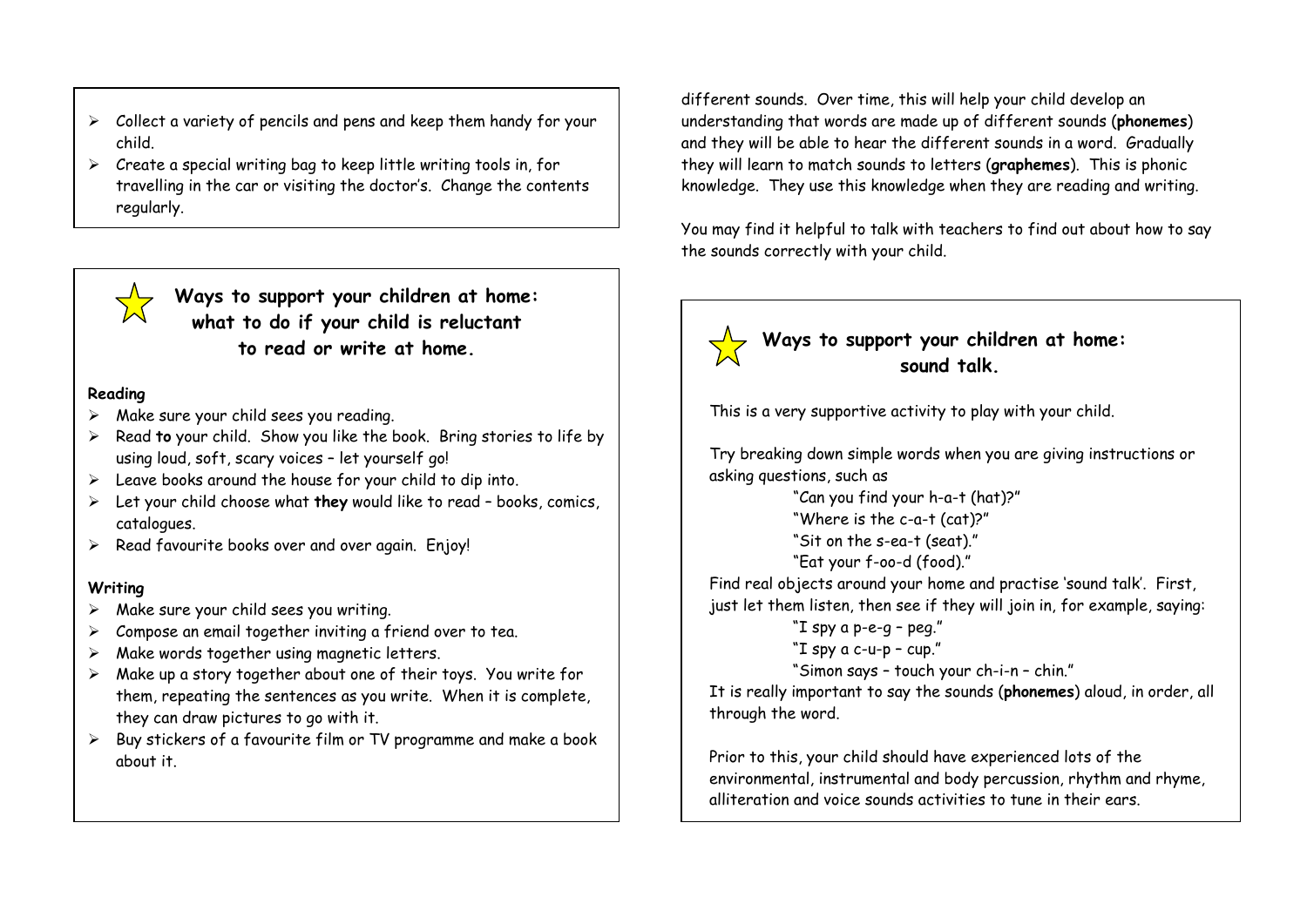Speaking and listening are the foundations for reading and writing

# **Letters and Sounds – Phase 1**

In this ongoing phase, your child will be learning to:

- $\triangleright$ have fun with sounds
- $\blacktriangleright$ listen carefully
- $\blacktriangleright$ develop their vocabulary
- $\blacktriangleright$ speak confidently to you, other adults and other children
- $\blacktriangleright$ tune into sounds
- $\triangleright$ listen and remember sounds
- $\blacktriangleright$ talk about sounds
- $\blacktriangleright$ understand that spoken words are made up of different sounds.

Phase 1 consists of seven interlinking parts:

- $\triangleright$ environmental sounds
- $\blacktriangleright$ instrumental sounds
- $\blacktriangleright$ body percussion
- $\blacktriangleright$ rhythm and rhyme
- $\blacktriangleright$ alliteration (words that begin with the same sound)
- $\triangleright$ voice sounds
- $\triangleright$ oral blending and segmenting.

You can help your child develop in each of these by trying some of the ideas below. Remember that all these activities should be fun and interactive. Give your child lots of encouragement and cuddles as you play together. Smiles and praise will help develop a sense of achievement and build confidence.

This is all spoken (**oral**). Your child will not yet be expected to match the letter to the sound. The emphasis is on developing the ability to distinguish sounds and create sounds.

# **The importance of mark-making**

Your child will notice adults around them reading and writing and they will want to copy them. Mark-making is the first step towards writing. Markmaking in the early stages is closely linked to physical development. The more opportunities your child has to develop large and small movement in their arms, hands and fingers, the easier it will be to make marks with a variety of tools.

Activities such as digging; 'painting' outdoor surfaces with water and a large brush, sweeping and swishing a scarf through the air in different shapes, will help develop large motor movement. Small or fine motor movement will be needed to hold pencils and pens correctly. Hanging out the washing and playing with pegs, using a pegboard and picking up grains of rice with fingers and tweezers will help develop the pincer grip needed for writing.

In the early stages of learning to write, your child will like to experiment, making marks on paper with a variety of writing tools such as brushes, pens, pencils and felt-tip markers. They will often include drawings with their writing. Sometimes you will write for them. It is a good idea at this stage to use lower-case letter when you write for your child, introducing capitals only for names.

# **Ways to support your children at home: other things to do at home.**

- ⋗ Turn off the TV so you can listen to and talk to your child.
- ⋗ Read to your child every day.
- $\blacktriangleright$  Set up a place where your child can experiment with mark-making, both outside and inside, using gloop, paint, pens, stamps and stencils, onto a variety of surfaces such as paper, cardboard and material.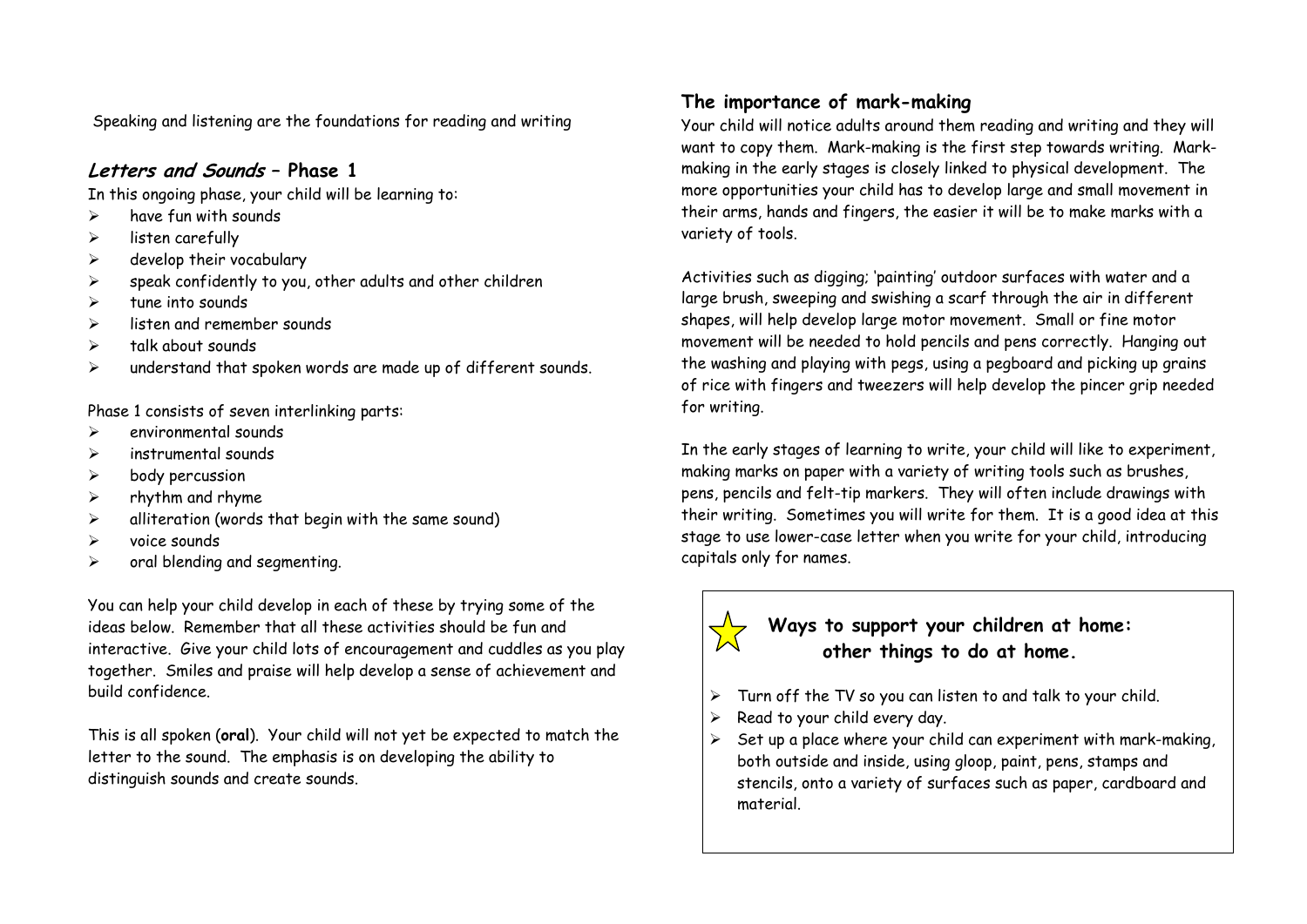- ⋗ Make different voices for characters when reading stories.
- ⋗ Read or tell sound stories. Your local library or bookshop will be able to point out some very good books that encourage sound making as you read the story. This is huge fun and can involve all the family.

# **Ways to support your children at home: oral blending and segmenting.**

This is all oral (spoken). Your child will not be expected to match the letter to the sound at this stage. The emphasis is on helping children to hear the separate sounds in words and to create spoken sounds.

Oral blending and segmenting is a later skill that will be important when the time comes for your child to read and write. Being able to hear the separate sounds within a word and then blend them together to understand that word is really important.

**Blending is a vital skill for reading.** The separate sounds (**phonemes**) of the word are spoken aloud, in order, all through the word and are then merged together into the whole word. This merging is called **blending.** For example, the adult would say

#### **c-a-t = cat**.

**Segmenting is a vital skill for spelling.** The whole word is spoken aloud, then broken up into its separate sounds (**phonemes**) in order, all through the word. For example, the adult would say

 $cat = c - a - t$ .



# **Ways to support your children at home: environmental sounds.**

- $\triangleright$  60 on a listening walk. When walking down the road, make a point of listening to different sounds: cars revving, people talking, birds singing, dogs barking. When you get home, try to remember all the sounds you heard. You could try taping the sounds, to listen to them again, or try reproducing them yourselves, using your voices or instruments.
- $\triangleright$  Make sounds, using a range of props, such as running a stick along a fence or tapping the bin lid.
- $\triangleright$  Invent a secret family 'knock' for entering rooms.
- $\triangleright$  Play 'sound lotto'. A commercial version of this can be purchased from many children's toy shops but making your own, from your sound walk, would be far more rewarding.

# **Ways to support your children at home: instrumental sounds.**

# $\triangleright$  Make your own musical instruments, using cardboard rolls, tins, dried peas, beans, stones. Shake these loudly, softly, as you are marching, skipping or stomping. Play 'Guess what's inside the instrument'.

- $\blacktriangleright$  Sing known songs loudly and then softly, stretch words in known songs and add new words or sounds.
- $\triangleright$  Listen to a range of music with your child, from rap to classical. Encourage your child to move in response to the variety of musical styles and moods.